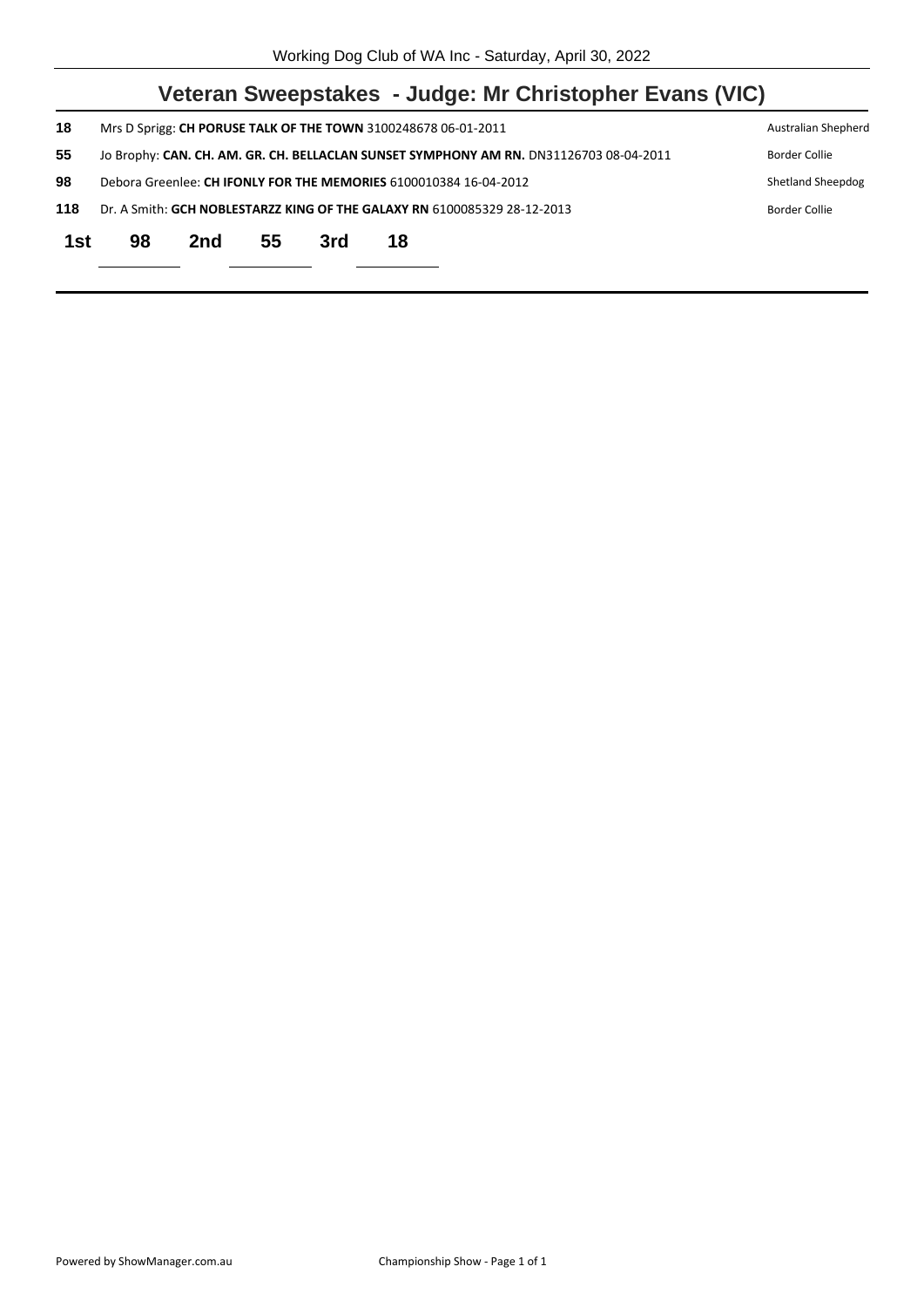|      | Breeders Team - Judge: Mr Christopher Evans (VIC)                                              |     |                                                                       |               |  |  |  |  |
|------|------------------------------------------------------------------------------------------------|-----|-----------------------------------------------------------------------|---------------|--|--|--|--|
| 119  |                                                                                                |     | Dr. A Smith: CH. NOBLESTARZZ MILLION DOLLAR WIN 6100119388 13-10-2019 | Border Collie |  |  |  |  |
| 120  | Dr Fiona Lacey: AUST CH MALIZIOSO LET'S GO DUTCH 6100114429 17-11-2018<br>Old English Sheepdog |     |                                                                       |               |  |  |  |  |
| 1st. | 119                                                                                            | 2nd | 120                                                                   |               |  |  |  |  |
|      |                                                                                                |     |                                                                       |               |  |  |  |  |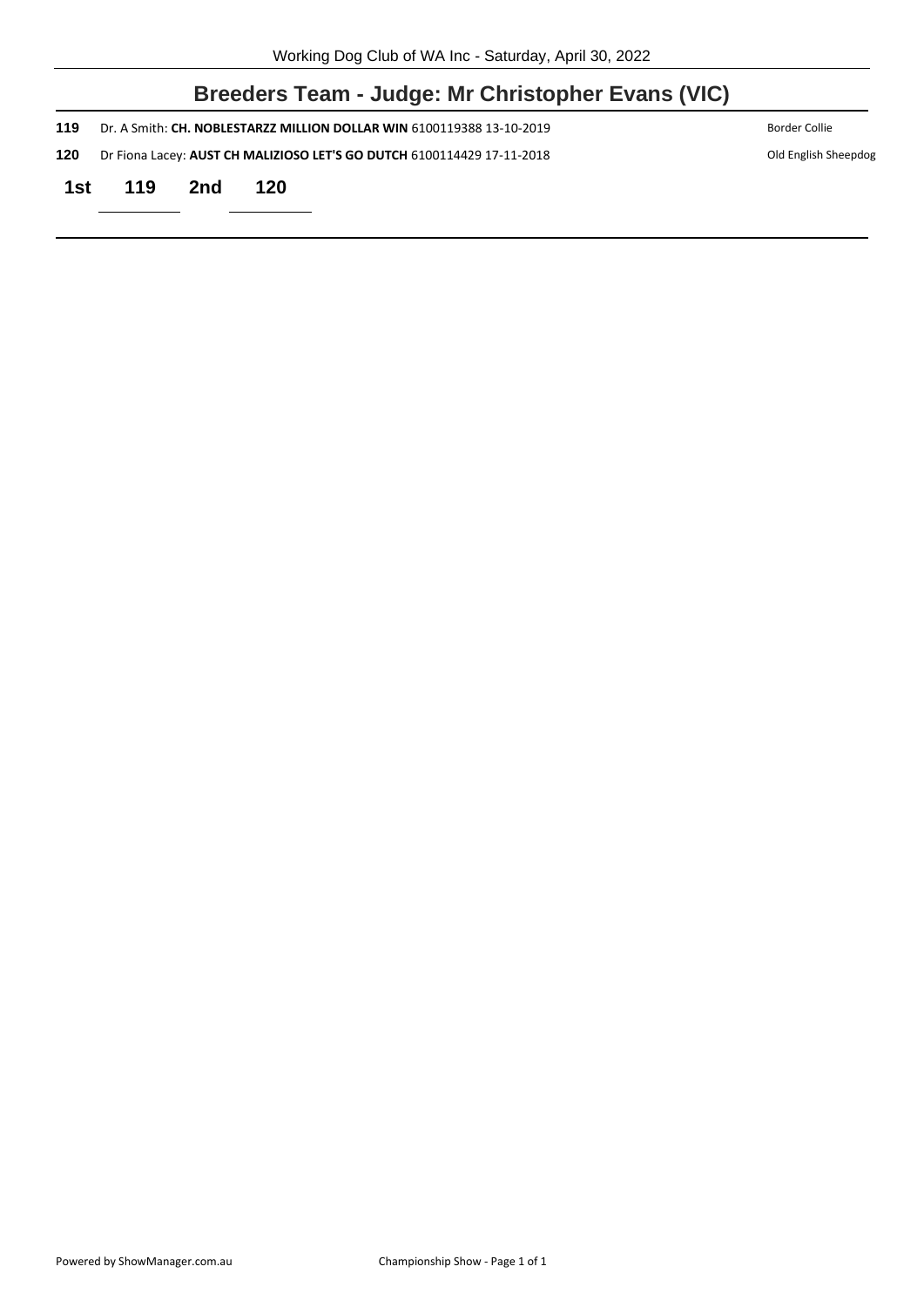Absent

# Group 5 - Working Dog Group Mr Christopher Evans (VIC) Start Time: Australian Cattle Dog **Class 4 - Junior Dog** 1 Mrs S.M. Lippiatt: **LANDMASTER MERCY** 5100125444 23- 03-2021: Ch. Landmaster Show No Mercy - Willowpark Moody Blues Absent 2 Sherree Mostert: **BUNJIBLU THUNDER STRUCK** 6100128336 03-03-2021: Burrunbarchi Keeperof Theplain - Waykrest Red June **1st\*** Ch **2** Pts **6** Res **Class 3a - Puppy Bitch** 3 Miss JK Broad: **JAKOBI RED BETSY** 6100130940 26-06-2021: Ch Tagertal Western Red - Jakobi Blue Cassie **1st\* Class 5a - Intermediate Bitch** 4 E Byron & S Mostert: **CH ACCEBERA STORM ROLLIN IN RN** 7100045368 16-12-2019: Cowbies Beau Bandit - Accebera 1st<sup>\*</sup> /<sup>100045368</sup><br>Red Hot Spice Ch **4** Pts **7** Res **3** BOB **2 Dog** Pts **8** R/Up **4 Bitch** Australian Kelpie **Class 9 - State Bred Dog** 5 Mrs S Einam: **CH SANDSPRITE EARTH WIND N FIRE** 6100118051 07-07-2019: Ch Sandsprite Th Paddock Prince - **1st**\* b100118051 07-07-2019: Ch Sands<br>Ch Sandsprite Maybe Im A Natural Ch **5** Pts **6 Class 1a - Baby Puppy Bitch** 6 Mrs S Einam: **SANDSPRITE BLOSSOM BEACH** 6100134204 10-01-2022: Sandsprite Sunset Seduction - Gr Ch Huntarush 1st<sup>\*</sup> <sup>10-01-2022: Sa</sup><br>Blossom Point **Class 10a - Australian Bred Bitch** 7 Mrs S Einam: **GR CH HUNTARUSH BLOSSOM POINT** 2100493880 07-03-2018: Gr Ch Sandsprite Land Down Under - Ch Qdos Bronte **1st\*** Ch **7** Pts **6** BOB **5 Dog** Pts **7** R/Up **7 Bitch** Australian Shepherd **Class 1 - Baby Puppy Dog** 8 Lauren King: **EDENSUNDOWN DANCING INTHE DARK** 2100576860 14-12-2021: Seventy Seven Cherised Desire (Imp Prt) - Endensundowndancing Diva **1st\* Class 2 - Minor Puppy Dog** 9 M Hondema & A Richardson: **ELLAGANT HAPPY TO SEE YOU** 3100439955 27-09-2021: Ch Ellagant Capture The 2nd YOU 3100439955 27-09-2021: C<br>Moment - Blueamble Hells Bells 10 Tim Thomas & Belinda West: **OCHAYE GLOBE TROTTER** 4100359582 21-08-2021: Sup Ch Am Ch Impacts Teddy **1st**  $4.400333302 \times 1.08.2021$ ; sup Ch Am Ch Impacts 16<br>Ruxpin (Imp Usa) - Sup Ch Ochaye New Beginnings

#### **Class 3 - Puppy Dog**

11 Donna Puttock & Paula Baker: **MAISILVA COSMIC STORM** 2100565081 06-05-2021: Sup Ch Aolani's Maisilva Sonic Boom Imp Usa - Ch Maisilva Promise Of The Cosmos **1st\***

#### **Class 4 - Junior Dog**

- 12 Janet O'Donnell & Belinda West: **WILLABAA YOU CAN**
- **DREAM IT AT OCHAYE** 3100431736 25-04-2021: Sentikki Absolute Value (Imp Den) - Ch Sutters Sitting Pretty (Imp Nz) **1st\***

|                                                                                                        |             | <u> DOI UCI LOIT YYTIULU IYCYY T UJJYCUL</u>         |     |    |             |    |                                                                                                                      |
|--------------------------------------------------------------------------------------------------------|-------------|------------------------------------------------------|-----|----|-------------|----|----------------------------------------------------------------------------------------------------------------------|
|                                                                                                        |             | Class 4a - Junior Bitch                              |     |    |             |    |                                                                                                                      |
|                                                                                                        | 14          | Mrs D Sprigg & Miss T Simpson: JEDABUN REIGN OF HOPE |     |    |             |    |                                                                                                                      |
| 2100562289 10-03-2021: Command & Conquer Diamond<br>1st<br>Rush (Cze) - Jedabun A Little Piece Of Hope |             |                                                      |     |    |             |    |                                                                                                                      |
| Class 9a - State Bred Bitch                                                                            |             |                                                      |     |    |             |    |                                                                                                                      |
|                                                                                                        | 15          | Miss J Burren: BURSIRIUS JUST KEEP SWIMMING          |     |    |             |    |                                                                                                                      |
|                                                                                                        | 1st*        |                                                      |     |    |             |    | 6100130060 11-06-2021: Ch Cuebiyar Upping The Ante (Ai)<br>- Dual Ch (Ro) Bursirius Hakuna Matata Tk.S Adm Jdm Et Jc |
|                                                                                                        |             | Rae Gd Sd                                            |     |    |             |    |                                                                                                                      |
|                                                                                                        |             | Class 10a - Australian Bred Bitch                    |     |    |             |    |                                                                                                                      |
|                                                                                                        | 16          |                                                      |     |    |             |    | T Thomas, B West, S Corker & J Stankovic: CH OCHAYE BY                                                               |
|                                                                                                        | $1st^*$     |                                                      |     |    |             |    | DESIGN 4100339279 17-07-2020: Am Ch Aus Sup Ch Regal                                                                 |
|                                                                                                        |             |                                                      |     |    |             |    | Reign Hightide Hit The Jackpot Ht (Imp Usa) - Ch Ochaye                                                              |
|                                                                                                        |             | Rock My World                                        |     |    |             |    |                                                                                                                      |
|                                                                                                        |             | Class 14a - Bred By EXH Bitch                        |     |    |             |    |                                                                                                                      |
|                                                                                                        | 17          | Leanne Irvine: HOTNOTE UNDERCOVER ANGEL              |     |    |             |    |                                                                                                                      |
|                                                                                                        | $1st^*$     | Hotnote Power Of Love                                |     |    |             |    | 6100130002 12-06-2021: Sup Ch Mysgl All For The Legend -                                                             |
|                                                                                                        | Ch          | 16<br>Pts                                            |     | 9  | Res         | 14 |                                                                                                                      |
|                                                                                                        | BOB         | 16 Bitch $P$ ts                                      |     | 13 | R/Up 12 Dog |    |                                                                                                                      |
|                                                                                                        |             | Class 18 - Neuter Dog                                |     |    |             |    |                                                                                                                      |
|                                                                                                        | 18          |                                                      |     |    |             |    | Mrs D Sprigg: CH PORUSE TALK OF THE TOWN 3100248678                                                                  |
|                                                                                                        | 1st*        |                                                      |     |    |             |    | 06-01-2011: Sup. Ch. Stonehaven's London Calling (Imp                                                                |
|                                                                                                        |             | Usa) - Ch. Poruse Dually Noted Ccd. Ra. Pt.          |     |    |             |    |                                                                                                                      |
|                                                                                                        | 19          |                                                      |     |    |             |    | Sophie Robson: DUAL NEUT CH (RO) SANPASHO MAGIC                                                                      |
|                                                                                                        | 2nd         | Ellagant Positive Thinking - Ngalla Red Cadeaux      |     |    |             |    | <b>METEOR TK.N JDX JC 7100039508 11-10-2017: Grand. Ch.</b>                                                          |
|                                                                                                        | <b>BNOB</b> | 18 Doq                                               | Pts | 7  | R/Up-Res    |    | 19 Dog                                                                                                               |

Ch **12** Pts **9** Res **10**

Borderton Whats New Pussycat

13 Borderton Kennels: **BORDERTON BLUE BURLESQUE**

6100131177 31-07-2021: Sup Ch Borderton Flambeaux -

**Class 2a - Minor Puppy Bitch**

#### Bearded Collie

#### **Class 5a - Intermediate Bitch**

- 20 Stephenrp ryan & j ryan: **AUST CH SANDYFORD LEADING**
- **LADY** 6100124815 11-09-2020: Ch Collard Dreamaker
	- **1st\*** LADY 6100124815 11-09-2020: Ch Grand Ch Silverstarz Belgium Affair

#### **Class 10a - Australian Bred Bitch**

21 Mrs. H. Innes: **SANDYFORD IN THE SPOTLIGHT** 6100124816 11-09-2020: Ch Colard Dreamaker - Grd Ch Silverstarz 1st<sup>\*</sup> <sup>11-09-2020: U</sup>

BOB-Ch **20 Bitch** Pts **7** R/Up-Res **21 Bitch**

#### **Class 18a - Neuter Bitch**

- 22 Mrs. H. Innes: **GRD CH SILVERSTARZ BELGIUM AFFAIR** 5100088131 10-06-2015: Cg Firstprizebears Lucky Strike (Imp Belg) - Silverstarz Vegas Vanity **1st\***
- BNOB **22 Bitch** Pts **6** R/Up-Res

# Belgian Shepherd Dog (Groenendael)

# **Class 5a - Intermediate Bitch**

23 J M C Glenn: **TARRARAY JESSIE HICKMAN** 2100550097 29- Absent 09-2020: Ch Tarraray Gabrielle - Ch Tarraray Tilly Device Ca

#### **Class 9a - State Bred Bitch**

24 Lynnette Bartsch: **MYZCHEV FOREVER MAGIC** 6100115430 29-01-2019: Ch. Myzchev Evening Storm - Grandbelge Liberty Absent

# **Class 10a - Australian Bred Bitch**

25 Ms C Didsman & Mrs J Glenn: **TARRARAY MISCHIEVOUS ANGEL** 2100479958 30-06-2017: Sup Ch. Hamlet's Heart Alias Dakota Jc [Imp Uk] - Ch Tarraray Dixie Chick Absent

# BOB-Ch Pts R/Up-Res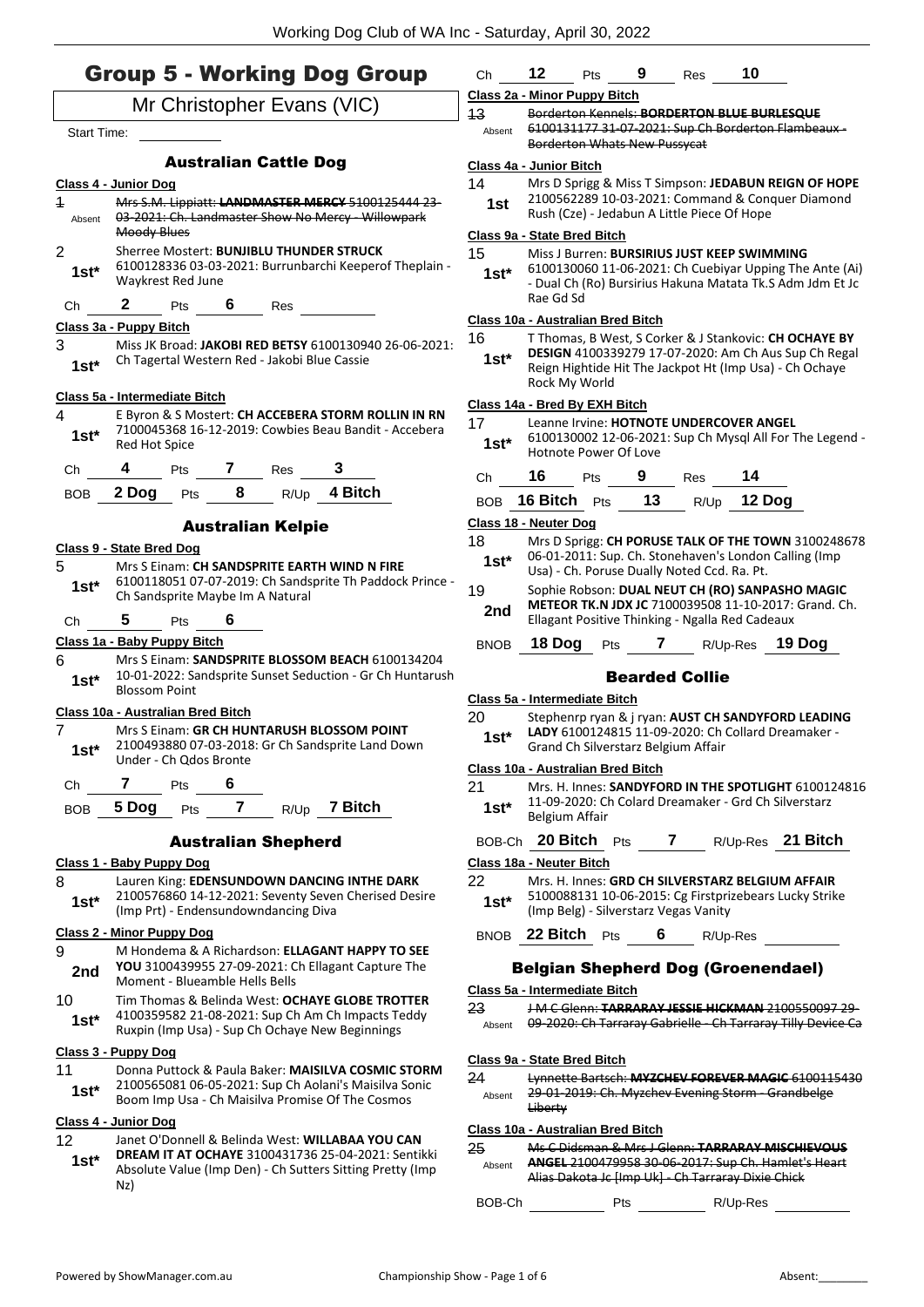- Belgian Shepherd Dog (Laekenois) **Class 3a - Puppy Bitch** 26 Virginia French & Entrust Kennels: **ENTRUST SOUTHERN SKY** 5100126270 01-06-2021: Ch. Vanrusselhof Diamond Uncut - Ch. Qoraline Lethe D'eroudur (Imp Bel) Absent BOB-Ch Pts Belgian Shepherd Dog (Malinois) **Class 11a - Open Bitch** 27 Sofiana Alford: **CH MALINWORKX DIZZY** 4100308714 04- 06-2018: Vonlindehof Arek (Ai) - Nordenstamm Chase **1st\*** BOB-Ch **27 Bitch** Pts **6** Belgian Shepherd Dog (Tervueren) **Class 4 - Junior Dog** 28 Virginia French: **BONQUEST ALDGER GREY WOLF** 6100128367 26-02-2021: Belgenbeau Aka Aldo Deux At Fauvetnoir(Ai) - Tri Ch Ts Grand Ch Bonquest Bac To Thefuture (Ai) Ccd Re **1st** Ch **28** Pts **6 Class 4a - Junior Bitch** 29 Mette Corell: **BELTAURUS SIF TO BELGENBLISS (IMP NZL)** 02033-2021 17-12-2020: Graebelge Vraiment Beau - Belgenbliss Angel Buffy **1st\* Class 5a - Intermediate Bitch** 30 DEAN DRACEVICH: **MIRRIBANDI ORUA (AI)** 4100338856 16- 07-2020: Ch.Ramazotti Du Parc Jonageois (Imp Fr) - Ch.Mirribandi Winter Raven **1st\* Class 9a - State Bred Bitch** 31 Miss G Jenkins: **BONQUEST ALDGER JAZZ** 6100128374 26- 02-2021: Belgenbeau Aka Aldo Deux At Fauvetnoir - Tri Ch Ts Grand Ch Bonquest Bac To The Future (Ai) Ccd Re Absent Ch **29** Pts **7** Res **30** BOB **29 Bitch** Pts **8** R/Up **28 Dog** Border Collie **Class 1 - Baby Puppy Dog** 32 Borderton Kennels: **NEECABE DEFY EXPLANATION** 2100578852 16-01-2022: Ch Neecabe Versace - Neecabe **3rd** <sup>2100578852 16-0<br>Pure Imagination</sup> 33 F.D & H.A Hawkins: **NOBBLESTAZZ DONTPANIC JUSTFIRE** 6100134055 07-01-2022: Sup Ch Nahrof Fire When Ready - **1st**\* b100134055 07-01-2022: Sup Cn Nan<br>Aust Ch Tullacrest Panic At The Disco 34 Kayla Burges: **SHERLOT IF THE SHOE FITS** 6100133180 26- 11-2021: Sherlot Sir Bordavell - Sherlot Drop It Like Its Hot (Ai) Absent 35 Ms D P Rose: **DAYRE EMPYRE OF THE DRAGON** 6100133500 03-12-2021: Bazentills Hot Foot Hamish (Imp 2nd b100133500 03-12-2021: Bazentilis Hot Foot Hamish (imp<br>Uk) - Dual Ch (T) Dayre Chyme Of The Dragon Ccd Ra Tsdx **Class 3 - Puppy Dog** 36 Dr A Smith: **BORDERJAC I SHOT THE BARMAN** 6100129876 31-05-2021: Ch Tullacrest Who Shot The Barman - Ch **1st** 31-05-2021: Ch Tullacrest Wildman Passion **Class 4 - Junior Dog** 37 Dr. A Smith: **CAMBRAE MIDNIGHT SKY** 5100124052 21-03- 2021: Ch. Wynnlake A Drop In The Ocean - Ch. Waveney
- 
- 
- **1st** and the Of Skye Ud. Rae. Ad. Jd. 38 Ms N Fletcher: **LOMBRUM GAMBLE WITH FATE**
- 6100130153 14-06-2021: Sherlot Eye Of The Storm 2nd **bluul30153** 14-00-2021

# **Class 9 - State Bred Dog**

- 39 Jo Brophy: **CH. NOBLESTARZZ DESTINED FOR LOVE**
- 6100106799 28-08-2017: Sup. Ch. Tehya Destiny All Told 1st\* b100106799 28-08-2017: Sup. Ch.<br>Ch. Noblestarzz Love At Firstsight

# **Class 10 - Australian Bred Dog**

40 Dr. A Smith: **CH. NOBLESTARZZ MILLION DOLLAR WIN** 6100119388 13-10-2019: Multi Ch. Qeltynn The Joker - Ch. Noblestarzz Frosted W Diamonds **1st\***

# **Class 14 - Bred By EXH Dog**

- 41 MISS RJ EVANS: **WINPARA CATCHA TIGER BY THE TOE** 6100117722 23-05-2019: Ch Bordalace Catch Me If U Can -
	- 1st\* 0100117722 25-05-2019.

# **Class 11 - Open Dog**

42 Mrs P Smith & Mrs C Spencer: **TULLAVIEW TRUTH BE TOLD (AI)** 2100547154 09-09-2020: Nz Ch Waveney Kozmic Eclipse - Ch Tullaview This Much Is True (Ai) **1st\***

| Ch | 40 | <b>Pts</b> | $\overline{\mathbf{12}}$ | Res | 41 |
|----|----|------------|--------------------------|-----|----|
|    |    |            |                          |     |    |

# **Class 1a - Baby Puppy Bitch**

# 43 Dr. Ambre Smith: **NOBLESTARZZ READY AIM PARTY**

6100134056 07-01-2022: Sup. Ch. Nahrof Fire When Ready 1st 0100154056 07-01-2022. sup. Ch.<br>Ch. Tullacrest Panic At The Disco

# **Class 2a - Minor Puppy Bitch**

| 44    | Dr. A Smith: NOBLESTARZZ LOVE ME TIPSY 6100131854 11- |
|-------|-------------------------------------------------------|
| $1c+$ | 09-2021: Ch. Tullacrest Who Shot The Barman - Ch.     |

**1St 1St 1St 1St 1St 1St 1St 1St 1St 1St 1St 1St 1St 1St 1St 1St 1St 1St 1St 1St 1St 1St 1St 1St 1St 1St 1St 1St 1St 1St 1St 1St 1St 1St 1St 1St 1St**

# **Class 4a - Junior Bitch**

- 45 MISS RJ EVANS: **WINPARA STARLET FEVER** 6100128015 14-
- 01-2021: Winpara Catcha Tiger By The Toe Ch Winpara Jungle Fever **1st\***
- 46 Mr P & Mrs R Smyth: **DAYRE HEAVEN SENT AN ANGEL**
- 6100127653 11-01-2021: Sherlot Eye Of The Storm Dayre Mystique Of The Dragon **2nd**

# **Class 5a - Intermediate Bitch**

| 47  | Dr. A Smith: NOBLESTARZZ CHOCOLOVE SUNDAE                                                      |
|-----|------------------------------------------------------------------------------------------------|
| 2nd | 6100125306 17-09-2020: Bayshore Hershey Kiss At Avatar -<br>Ch. Noblestarzz Love At Firstsight |
| 48  | Jo Brophy: NOBLESTARZZ DEJA BLUE 6100125208 24-09-<br>$\overline{a}$                           |

2020: Multi Ch. Qeltynn The Joker - Noblestarzz Frosted W 1st<sup>\*</sup> <sup>2020: Mul</sup><br>Diamonds

# **Class 9a - State Bred Bitch**

- 49 Mary McCurdy: **NOBLESTARZZ TRIBUTE TO BORDERFAME** 6100116331 15-04-2019: Borderfame Touch O Light - Ch.
- 2nd b100116331 15-04-2019: Border<br>**2nd** Noblestarzz Love At Firstsight Et.
- 50 Mr P & Mrs R Smyth: **DAYRE MYSTIQUE OF THE DRAGON**
- 6100113972 05-11-2018: Ts Ch Tri Ch (T)(A) Winpara Soul Dragon Cdx Re Adm16 Ado28 Jdm16 Jdo26 Spdm Gdm Sdm Dwdf.S Htm.I Et - Ts Ch T Ch Borderlight Aryel Queste Cd Re Adm2 Ado3 Jdm4 Jdo10 Gdm Sdm Spdm Ht **1st**

# **Class 10a - Australian Bred Bitch**

- 51 Dr. A Smith: **NOBLESTARZZ CONFETTI N MY HAIR**
- 6100125248 25-09-2020: Am Gr. Ch Borderton Lou Easy An **1st** b100125248 25-09-2020: Am Gr. Ch Borde<br>**1A** - Ch. Noblestarzz Symphony Oth Wind

# 52 Dr. A Smith: **CH. NOBLESTARZZ FROSTED W DIAMONDS**

6100100435 07-08-2016: Ch. Calanais Cool As Ice Adm. Jdm. Jdo. Gdx. Spdx. Sdm. Et. - Ch. Noblestarzz Diamond In The Sky Rn. **1st**

# **Class 11a - Open Bitch**

53 Ms N Fletcher: **LOMBRUM TEMPTING FATE** 6100113608 28-09-2018: Ch Clanheath Quirk Of Fate - Ch Clanheath **1st** <sup>28-09-</sup><br>Karma

| Ch 45 Pts 15 Res |  |                               |
|------------------|--|-------------------------------|
|                  |  | BOB 40 Dog Pts 22 R/Up 41 Dog |

# **Class 18 - Neuter Dog**

54 C Freele: **TS GR CH, TRI CH (TS) (T) SYRYNE HEART OF THE** 

**DRAGON CCD PT RN** 2100463266 05-11-2016: Triple Ch (A) (T) Tsch Winpara Soul Dragon Cdx Re Adm15 Jdm16 Ado27 Jdo25 Gdm Sdm Spdm Et Htmi Dwdfs - Sup Ch Syryne Burning Embers Ht **1st\***

**Class 14a - Bred By EXH Bitch**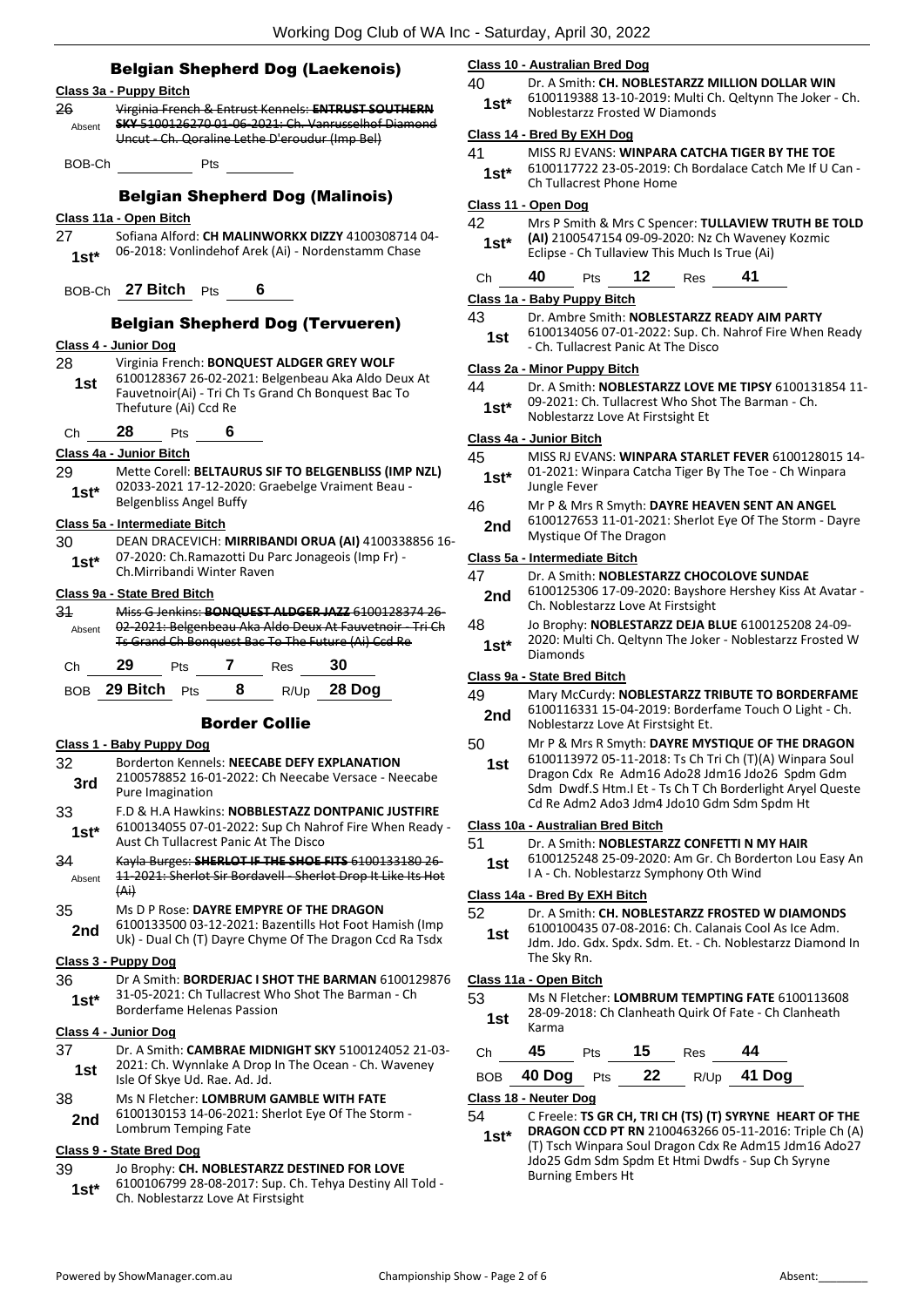| Neuter           | 54                                              | Pts                         | 6                     |            |                                                                                                                                                         |  |
|------------------|-------------------------------------------------|-----------------------------|-----------------------|------------|---------------------------------------------------------------------------------------------------------------------------------------------------------|--|
| 55<br>1st        | Class 18a - Neuter Bitch<br>Sunset Melody (Usa) |                             |                       |            | Jo Brophy: CAN. CH. AM. GR. CH. BELLACLAN SUNSET<br>SYMPHONY AM RN. DN31126703 08-04-2011: Am Ch<br>Noteworthy Prophecy In Time Ht (Usa) - Kesca Pipers |  |
| 56<br>2nd        | Winpara You Had Me At Hello                     |                             |                       |            | Miss C Mews: NEUT CH T.CH WINPARA DELTA V HT<br>6100099917 29-01-2016: Winpara Hollywood Heartthrob -                                                   |  |
| Neuter           | 55                                              | Pts                         | 7                     | <b>Res</b> | 56                                                                                                                                                      |  |
| <b>BNOB</b>      | 54 Dog                                          | Pts                         | 8                     |            | R/Up 55 Bitch                                                                                                                                           |  |
|                  |                                                 | <b>Bouvier des Flandres</b> |                       |            |                                                                                                                                                         |  |
|                  | Class 4a - Junior Bitch                         |                             |                       |            |                                                                                                                                                         |  |
| 57               |                                                 |                             |                       |            | Mrs J & Mr M Sach & Mr P Kylstra: ESTRIK BIG BOOTEE                                                                                                     |  |
| 1st*             |                                                 |                             |                       |            | BIRTHA 3100425329 11-02-2021: Estrik Saxon - Ch<br>Flandresfarm Crusn In Nature At Estrik (Ai) (Imp Nz)                                                 |  |
|                  | BOB-Ch 57 Bitch Pts                             |                             | 6                     |            |                                                                                                                                                         |  |
|                  |                                                 |                             | <b>Collie (Rough)</b> |            |                                                                                                                                                         |  |
|                  | <u> Class 1 - Baby Puppy Dog</u>                |                             |                       |            |                                                                                                                                                         |  |
| 58               |                                                 |                             |                       |            | S Mallia and D Wright: ARRANBRAE POLAR ECLIPSE                                                                                                          |  |
| 1st*             | Schiehallion Beautiful Inblack                  |                             |                       |            | 6100133366 05-11-2021: Ch Joshwyn It Had To Be Blue -                                                                                                   |  |
|                  | Class 4 - Junior Dog                            |                             |                       |            |                                                                                                                                                         |  |
| 59               |                                                 |                             |                       |            | T &SJ Mallia: KAHNHOND COLOUR ME BLUE 3100422808                                                                                                        |  |
| 1st              | Colour My World                                 |                             |                       |            | 03-12-2020: Ch Arranbrae Style For Glory - Arranbrae                                                                                                    |  |
|                  | Class 10 - Australian Bred Dog                  |                             |                       |            |                                                                                                                                                         |  |
| 60               |                                                 |                             |                       |            | T & SJ Mallia: KAHNHOND SHADES OF GLORY 3100422807                                                                                                      |  |
| $1st*$           | Colour My World                                 |                             |                       |            | 03-12-2020: Ch Arranbrae Style For Glory - Arranbrae                                                                                                    |  |
| Сh               | 60<br>Pts                                       | 7                           |                       | Res        | 59                                                                                                                                                      |  |
|                  | Class 4a - Junior Bitch                         |                             |                       |            |                                                                                                                                                         |  |
| 61<br>1st* i     | Ch.Strathaven Pure Elegance                     |                             |                       |            | Miss A Millar: COLTIE SHEER ELEGANCE AT COZIM<br>3100426258 05-03-2021: Ch.Coltie Livin The Dream -                                                     |  |
|                  | Class 5a - Intermediate Bitch                   |                             |                       |            |                                                                                                                                                         |  |
| 62               |                                                 |                             |                       |            | <b>MRS W S FANCOTE: BARCOO ITS LOST INTHE MAIL</b>                                                                                                      |  |
| Absent           | Youanmi Paint By Numbers                        |                             |                       |            | 6100117889 13 06 2019: Ch Barcoo Unfinished Business-                                                                                                   |  |
|                  | Class 10a - Australian Bred Bitch               |                             |                       |            |                                                                                                                                                         |  |
| 63               |                                                 |                             |                       |            | MRS W S FANCOTE: CH BARCOO SUNNYWITHACHANCE                                                                                                             |  |
| 1st.             |                                                 |                             |                       |            | OFRAIN (AI) 6100109042 21-12-2017: Ch Mc Leod's<br>Kryptonite (Imp Che) - Barcoo Dun Drinkin Whiskey                                                    |  |
|                  | Class 11a - Open Bitch                          |                             |                       |            |                                                                                                                                                         |  |
| 64               |                                                 |                             |                       |            | D&S NORTH: CH ALISTONE WORK OF ART 3100374224 09-                                                                                                       |  |
|                  | <b>Sky</b>                                      |                             |                       |            | Absent 04 2018: Kerrieloch Mr Money Bags Alistone Fire In The                                                                                           |  |
| Ch <sub>am</sub> | 61                                              | Pts 7 Res 63                |                       |            |                                                                                                                                                         |  |
|                  | BOB 61 Bitch Pts 9 R/Up 60 Dog                  |                             |                       |            |                                                                                                                                                         |  |
|                  | Class 18 - Neuter Dog                           |                             |                       |            |                                                                                                                                                         |  |
| 65<br>1st*       | Keamaree Touched By Faith                       |                             |                       |            | Mrs D Wright: NEUT. CH. MAZARELLI ARCHIE 4100319325<br>16-03-2019: Sup Ch Keamaree Painted Cowboy - Ch                                                  |  |
|                  | BNOB 65 Dog Pts 6 R/Up-Res                      |                             |                       |            |                                                                                                                                                         |  |
|                  |                                                 | <b>Finnish Lapphund</b>     |                       |            |                                                                                                                                                         |  |

# **Class 9 - State Bred Dog**

# 66 Mrs B & Ms SE Laurin: **CH MIRAWEE CUDDLEME FIERCELY**

**RN JD SD** 6100099606 18-06-2016: Grand Ch Mirawee Powers That Be - Ch Peikkovuoren Maatuska (Imp Fin) **1st\***

| Сh                         | 66                                                                     | Pts | 6              |                                           |                                                          |  |
|----------------------------|------------------------------------------------------------------------|-----|----------------|-------------------------------------------|----------------------------------------------------------|--|
|                            | Class 2a - Minor Puppy Bitch                                           |     |                |                                           |                                                          |  |
| 67                         |                                                                        |     |                |                                           | Mrs B & Ms SE Laurin: MIRAWEE STARLIGHT MELODY           |  |
| 1st*                       |                                                                        |     |                | Mirawee Heartsong (Ai) Rn Tk.S Jd Ht Fs.S | 6100132294 02-10-2021: Ch Ukkonen Sirius Starchaser - Ch |  |
| Сh                         | 67                                                                     | Pts | 6              |                                           |                                                          |  |
| BOB                        |                                                                        |     |                |                                           | 66 Dog Pts 7 R/Up 67 Bitch                               |  |
|                            | Class 18a - Neuter Bitch                                               |     |                |                                           |                                                          |  |
| 68                         |                                                                        |     |                |                                           | Mrs B & Ms SE Laurin: CH MIRAWEE DELUXE EDITION          |  |
| $1st*$                     |                                                                        |     |                | Grand Ch Ukkonen Sirius Impact Jd         | 6100117481 01-06-2019: Mirawee Rainbow Heart (Ai) -      |  |
|                            | BNOB 68 Bitch Pts                                                      |     | 6              |                                           | R/Up-Res                                                 |  |
| <b>German Shepherd Dog</b> |                                                                        |     |                |                                           |                                                          |  |
|                            | Class 3 - Puppy Dog                                                    |     |                |                                           |                                                          |  |
| 69                         |                                                                        |     |                |                                           | Dominic Auguste: CHEVYVALE COLT 6100130236 16-06-        |  |
| 1st*                       | <b>Irresistibly Devine</b>                                             |     |                |                                           | 2021: Wulkano-Uno Von Schnitzerteam - Chevyvale          |  |
|                            | Class 11 - Open Dog                                                    |     |                |                                           |                                                          |  |
| 70                         |                                                                        |     |                |                                           | petreski/pereira: WULKANO-UNO VON SCHNITZERTEAM          |  |
| $1st*$                     | Maikhus - Ixy Van Contra                                               |     |                |                                           | IMP HUNGRY met.nj.518/16 01-09-2016: Ulkan Von           |  |
| Сh                         | 69                                                                     | Pts | $\overline{7}$ | <b>Res</b>                                | 70                                                       |  |
|                            | Class 1a - Baby Puppy Bitch                                            |     |                |                                           |                                                          |  |
| 71                         |                                                                        |     |                |                                           | Miss J Sorensen: WOHLSTAND WHISPERS N WINX               |  |
| 3rd                        | 6100133880 26-12-2021: Ch Fremont Bad Boy - Ch Jentol<br>Fantas Unique |     |                |                                           |                                                          |  |
| 72                         |                                                                        |     |                |                                           | pereira/pritchard: BRONBOREO PLAIN JANE 6100134385       |  |
| 2nd                        | Vejaja                                                                 |     |                |                                           | 27-12-2021: Wulkano Uno Von Schnitzerteam - Bronboreo    |  |
| 73                         |                                                                        |     |                |                                           | T. Roberts and L. Pearson: VOLSCARO LA DI DA 6100133688  |  |
| $1st^*$                    | *Ch.Volscaro Ricraf Raffy                                              |     |                |                                           | 09-12-2021: *Gewalt Tennessee Drummer (Ai) -             |  |
|                            | Class 2a - Minor Puppy Bitch                                           |     |                |                                           |                                                          |  |
| 74                         |                                                                        |     |                |                                           | pereria pritchard: BRONBOREO FLORANCE 6100132256 21-     |  |
| Absent                     | Vedel Vida                                                             |     |                |                                           | 08-2021: Wulkano Uno Von Schniterteam - Bronboreo        |  |
|                            | Class 3a - Puppy Bitch                                                 |     |                |                                           |                                                          |  |
|                            |                                                                        |     |                |                                           | 75 D & C Willis: GRANDWEST QUEEN KAYLA 6100130745 12-    |  |
| 1st                        | <b>Grandwest Queen Bee</b>                                             |     |                |                                           | 07-2021: Wulkano-Uno Von Schnitzerteam (Imp Hun) -       |  |
| 76                         |                                                                        |     |                |                                           | Halina Sweeney Helen Bondarenko: GEWALT JUST CRUZIN      |  |
| 2nd                        |                                                                        |     |                |                                           | 5100126464 18-07-2021: Aust Ch Schaeferhund Xesko -      |  |
|                            | <b>Gewalt Pink Panther</b>                                             |     |                |                                           |                                                          |  |
| 77                         | Class 4a - Junior Bitch                                                |     |                |                                           | pereira/pritchard: BRONBOREO BAJINGO 6100129840 24-      |  |
| Absent                     |                                                                        |     |                |                                           | 04-2021: Wulkano Uno Von Schniterteam - Bronboreo        |  |
|                            | Vejaja                                                                 |     |                |                                           |                                                          |  |
|                            | Class 5a - Intermediate Bitch                                          |     |                |                                           |                                                          |  |
| 78                         |                                                                        |     |                |                                           | Ms T Roberts: * CH.GEWALT DOMINO 5100117695 04-02-       |  |
| $1st*$                     | Sassy Woman                                                            |     |                |                                           | 2020: *Gewalt Tennessee Drummer (Ai) - *Kaperville A     |  |
|                            | Class 9a - State Bred Bitch                                            |     |                |                                           |                                                          |  |
| 79 -                       |                                                                        |     |                |                                           | Dominic Auguste: CHEVYVALE ABSOLUTELY DEVINE             |  |
| $1st^*$                    | Irresistibly Devine                                                    |     |                |                                           | 6100125216 02-10-2020: Albata Nicco - Chevyvale          |  |
| Ch                         | 78<br><b>Pts</b>                                                       |     | $\overline{9}$ | Res                                       |                                                          |  |
|                            |                                                                        |     |                |                                           | BOB 78 Bitch Pts 11 R/Up 69 Dog                          |  |
|                            |                                                                        |     |                |                                           | <b>German Shepherd Dog (Long Stock Coat)</b>             |  |

# **Class 5 - Intermediate Dog**

80 Mr I Heard, Ms K Pearce & Ms K Leonard: **EROICA PIKACHU** 5100118838 10-06-2020: \*Eroica Jethro (Ai) Az - \*Ch. Eroica Coco Chanel Az **1st\***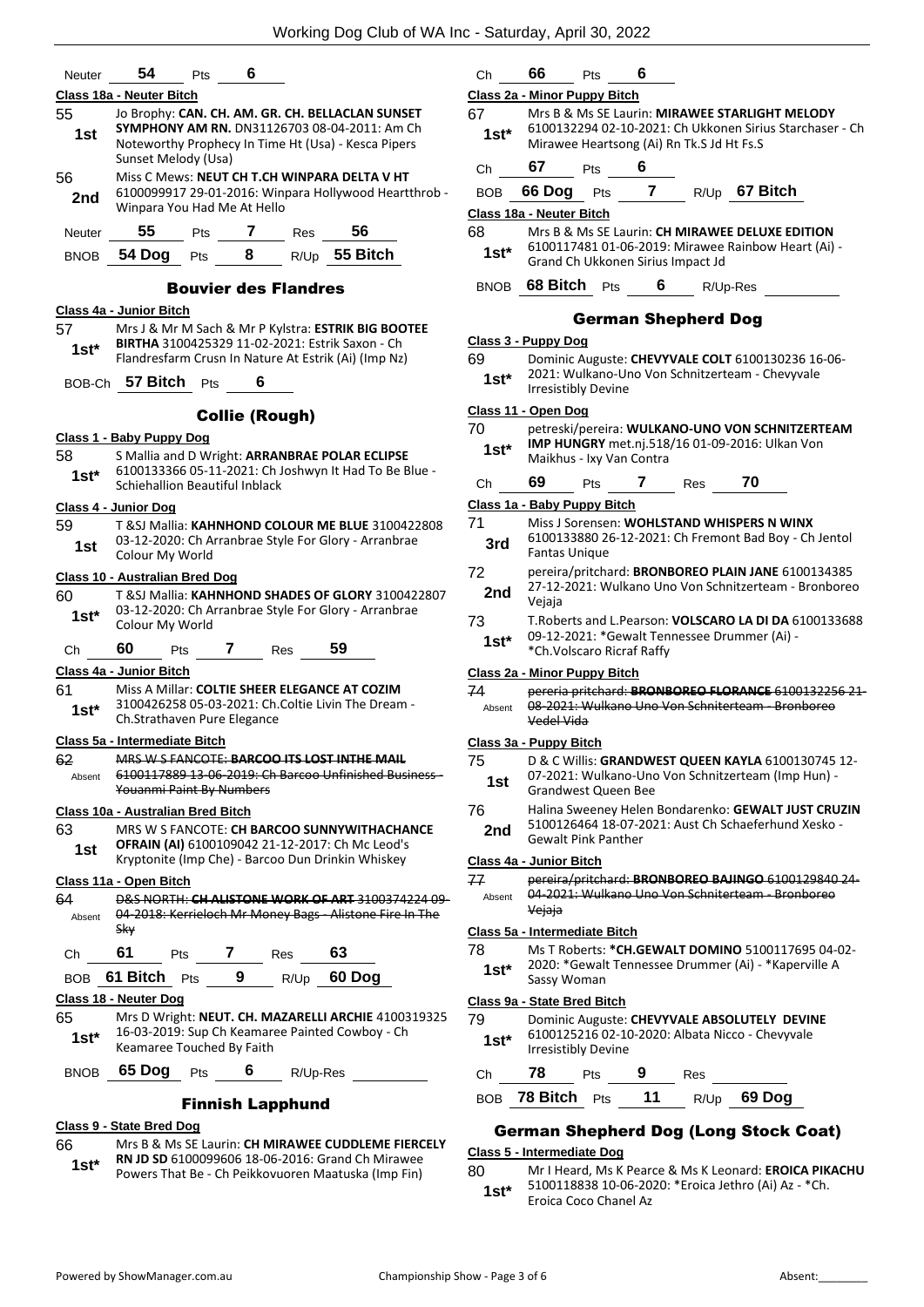|                 | <u> Class 1a - Baby Puppy Bitch</u>                                                                                                                          | Class !                          |
|-----------------|--------------------------------------------------------------------------------------------------------------------------------------------------------------|----------------------------------|
| 81<br>2nd       | Mr M Wellock: BRONBOREO ALL TAT SASS 6100134386 27-<br>12-2021: Wulkano-Uno Von Schnitzerteam - Bronboreo<br>Vejaja                                          | 94<br>1s <sub>i</sub>            |
| 82<br>$1st*$    | S J Smith: WOHLSTAND DAKOTA 6100133706 14-12-2021:<br>Sabaranburg Skywalker - Ch Lawine Diamond Essence                                                      | <b>Class</b><br>95               |
| BOB-Ch          | 80 Dog<br>6<br><b>Pts</b><br>R/Up-Res                                                                                                                        | 2no<br>96                        |
|                 | <u> Class 18a - Neuter Bitch</u>                                                                                                                             | 1st                              |
| 83              | I Heard, K Pearce & G & K Gregory: GLENBALA EDGY                                                                                                             |                                  |
| $1st^*$         | DESIGNER LABEL TD 2100533622 26-12-2019: Jaci's Style<br>Einstein (Imp Deu) - Glenbala Funky Designer Label Az                                               | Class <sup>of</sup><br>97        |
| <b>BNOB</b>     | 83 Bitch Pts<br>6<br>R/Up-Res                                                                                                                                | 1st                              |
|                 | <b>Norwegian Buhund</b>                                                                                                                                      | <b>Class</b>                     |
|                 | Class 1a - Baby Puppy Bitch                                                                                                                                  | 98                               |
| 84<br>$1st*$    | Mrs D. MacDonald: BLACKCOMBE BIBIANA 5100129765<br>13-01-2022: Kyon's Urban Legend (Imp Usa) - No<br>Uch.Ch.C.I.B Rennedal's Brynhild Skjoldmoy (Imp Nor)    | 2no<br>99                        |
|                 | <b>Old English Sheepdog</b>                                                                                                                                  | 1s                               |
|                 | Class 5 - Intermediate Dog                                                                                                                                   | Ch                               |
| 85<br>$1st*$    | Dr Fiona Lacey: MALIZIOSO JUST LIKEABEAR 6100119810<br>13-10-2019: No Uch Likeabear Attention Please - Ch<br><b>Woolebull Scarlett Spirit</b>                | Class <sup>®</sup><br>100<br>1st |
|                 | Class 9 - State Bred Dog                                                                                                                                     |                                  |
| 86<br>$1st^*$   | Cherie van der Merwe: BOBKINS DARE TO DREAM (AI)<br>6100106704 16-08-2017: Ch Baggybush Touch Of Thomas<br>(S02) (Imp Uk) - Ch Perfu Lady Bobkin             | Class:<br>101                    |
|                 | Class 11 - Open Dog                                                                                                                                          | 1st                              |
| 87<br>$1st*$    | Dr Fiona Lacey: AUST CH MALIZIOSO LET'S GO DUTCH<br>6100114429 17-11-2018: Youandi Grand Vintage - Ch<br><b>Woolebull Scarlett Spirit</b>                    | 102<br>2n                        |
|                 | Class 1a - Baby Puppy Bitch                                                                                                                                  | Class:                           |
| 88<br>$1st^*$   | Dr Fiona Lacey: MALIZIOSO EYES OF AN ANGEL<br>6100133403 24-11-2021: Ch Malizioso Let's Go Dutch - Ch<br>Woolebull Under The Radar                           | 103<br>1st                       |
| BOB-Ch          | 8<br>87 Dog<br>86 Doq<br>R/Up-Res<br>Pts                                                                                                                     | Class                            |
|                 | Puli                                                                                                                                                         | 104<br>1st                       |
|                 | Class 10 - Australian Bred Dog                                                                                                                               |                                  |
| 89<br>Absent    | Penny Kelly and Sue Huebner: AM GRAND SILVER CH,<br><b>SUPREME CHAMPION CORDMAKER MISTER BLUE SKY</b><br>3100267772 19-01-2012: Cordmaker Here Comes Floyd - | 105<br>2n                        |
|                 | American Grand Champion, Aust Supreme Champion<br>Cordmaker Topsy Turvey                                                                                     | 106<br>3rc                       |
|                 | Class 14 - Bred By EXH Dog                                                                                                                                   |                                  |
| 90              | PENNY KELLY AND SUE HUEBNER: CH CORDMAKER                                                                                                                    | <u>Class</u><br>107              |
| $1st^*$         | RAINBOW CONNECTION 06617-2020 23-06-2020: Sup / Nz<br>Supreme Ch Cordmaker Wearing Of The Green - Nz Ch<br>Cordmaker Gretel Pastetel                         | Abser                            |
| BOB-Ch          | 90 Dog<br>6<br><b>Pts</b><br>R/Up-Res                                                                                                                        | <u>Class</u><br>108              |
|                 | <b>Shetland Sheepdog</b>                                                                                                                                     | 1st                              |
|                 | <u> Class 1 - Baby Puppy Dog</u>                                                                                                                             | 109                              |
| 91<br>$1st^*$   | MS D SIMPSON: NIGHTWOOD LIFE INTH SPOTLITE<br>6100133109 11-11-2021: Sup Ch Ambermoon Hear Me<br>Roar - Ch Nightwood Step Into Thspotlite                    | 2no                              |
|                 | <b>Class 4 - Junior Dog</b>                                                                                                                                  | <b>Class</b>                     |
| 92<br>$1st^*$   | Mrs G Hesketh: <b>SHATRIN BLESSED BE</b> 4100354384 16-04-<br>2021: Shatrin Praise Be - Shatrin Hold My Halo                                                 | 110                              |
|                 |                                                                                                                                                              | 2no                              |
|                 | Class 5 - Intermediate Dog                                                                                                                                   |                                  |
| 93<br>$1e^{t*}$ | Ms J Harris & Ms A Stanton: AUST CH LURIKEEN DRIVEIT<br>LIKEYASTOLEIT 6100125956 23-10-2020: Louanda Dont                                                    | 111<br>1st                       |

# **Class 9 - State Bred Dog**

- **Mrs KC Tonkin: ARAJENTO OPPORTUNITY KNOCKS**
- 6100124441 06-08-2020: Arajento The Diplomat Arajento t 010012<del>444</del>1 00-06-.<br>**1** Golden Opportunity

#### **Class 10 - Australian Bred Dog**

- 95 F.D. & H.A. Hawkins: **AUST CH LOUANDA HOT SUMMER NIGHTS** 3100381991 20-09-2018: Aust Ch Louanda Dare To Differ - Uk Ch Lavika Summer Time (Jw) (Imp Uk ) **2nd**
- 96 MRS C & MISS E LUXFORD: **CH. AMBERMOON HEAT OF THE**
- **NIGHT** 6100103915 23-02-2017: Sup. Ch. Ambermoon Hear Me Roar - Ch. Ambermoon Fashioned In Sable

# **Class 14 - Bred By EXH Dog**

| 97     | Mrs KC Tonkin: AUST CH ARAJENTO NIGHT FEVER     |
|--------|-------------------------------------------------|
| $1st*$ | 6100114496 25-11-2018: Ch Ambermoon Heat Of The |
|        | Night - Arajento Hypnotic Jesture               |

#### **Class 11 - Open Dog**

# 98 Debora Greenlee: **CH IFONLY FOR THE MEMORIES**

- 6100010384 16-04-2012: Ch Shelsian Cest La Vie Ifonly A Battlefield<br>**P**attlefield
- 99 Kirsty Erin Post: **WHOAMI NOTHING BUT TROUBLE**
- 6100121469 29-01-2020: Ch Whoami No Regrets Whoami t <sup>0100121409</sup>2
- Ch **96** Pts **13** Res **99**

# **Class 1a - Baby Puppy Bitch**

#### **Miss K E Post: NIGHTWOOD STAR OFTH SPOTLITE**

6100133107 11-11-2021: Sup Ch Ambermoon Hear Me Roar - Ch Nightwood Step Into Thspotlite **1st**

# **Class 2a - Minor Puppy Bitch**

- Mrs S & Ms J Van Dinter: **SUNLAND SUPERNOVA**
- 6100131371 09-08-2021: Ch. Shatrin Patron Saint Sunland Sumire **1st\***
- 102 Ms J Harris & Ms A Stanton: **LURIKEEN WOW WEE ITS JUST ME** 6100132842 27-10-2021: Ch Gavend C My Illusion - Sup **d** ME 6100132842 27-10-2021: Ch Gav<br>Ch Lurikeen To Glam T Giva A Damn

#### **Class 3a - Puppy Bitch**

- **MS D SIMPSON: NIGHTWOOD WHISKY TANGO FOXTROT**
- 6100130851 08-07-2021: Ambermoon Little Buddy **Nightwood Fox On The Run**

# **Class 4a - Junior Bitch**

- J L Mitchell: YASDNIL WHISPERS IN THE BREEZE
- 6100126424 15-11-2020: Ch Aerten I Did It My Way Yasdnil Whispers In The Dark **1st**
- 105 Mrs KC Tonkin: **ARAJENTO JUNGLE QUEEN** 6100129479 23- 04-2021: Sup Ch Ambermoon Hear Me Roar - Ch Arajento d U<sup>4-2021:</sup> 5up Cn Am<br>Golden Opportunity
- 106 Mrs S Wildman & Mrs S & Ms J Van Dinter: **SUNLAND SUMMER WIND** 6100126771 04-12-2020: Shelbronze Winds Of Change - Sunland Shes Sittin Pretty **3rd**

#### **Class 5a - Intermediate Bitch**

107 MS D SIMPSON: **NIGHTWOOD DONT YOU SASS ME** 6100125346 26-09-2020: Ch Aerten I Did It My Way - Nightwood Single N Sassy Absent

# **Class 9a - State Bred Bitch**

- Mrs G Hesketh: AUST CH GLENMIRA DIAMOND KEEPSAKE 6100119401 23-10-2019: Ch Hartly Keep Commenting - Ch **Neut Ch Glenmira Hope Diamond**
- Ms J Harris & Ms A Stanton: **SUPREME CHAMPION LURIKEEN TO GLAM T GIVE A DAMN** 6100098315 07-04- 2016: Ch Charmhill Jacquescartier - Neuter Ch Lurikeen Talkn About My Girl **2nd**

# **Class 10a - Australian Bred Bitch**

- 110 Mrs B Shepherdson & Miss G Greenlee: **IFONLY YOU**
- **WERENT SO ENVIOUS** 5100109342 25-11-2018: Am Ch. Aust Ch Blue Heavens Big Bang (Imp Usa) - Can Ch Zest Black Caviar (Imp Can) **2nd**
- Mrs KC Tonkin: ARAJENTO ALL IN GOOD TIME 6100113281 07-09-2018: Ch Lyndream Sticking Withthetimes - Ch Arajento Raise The Tempo **1st**

Hold Back - Lurikeen Flippin Fabulous **1st\***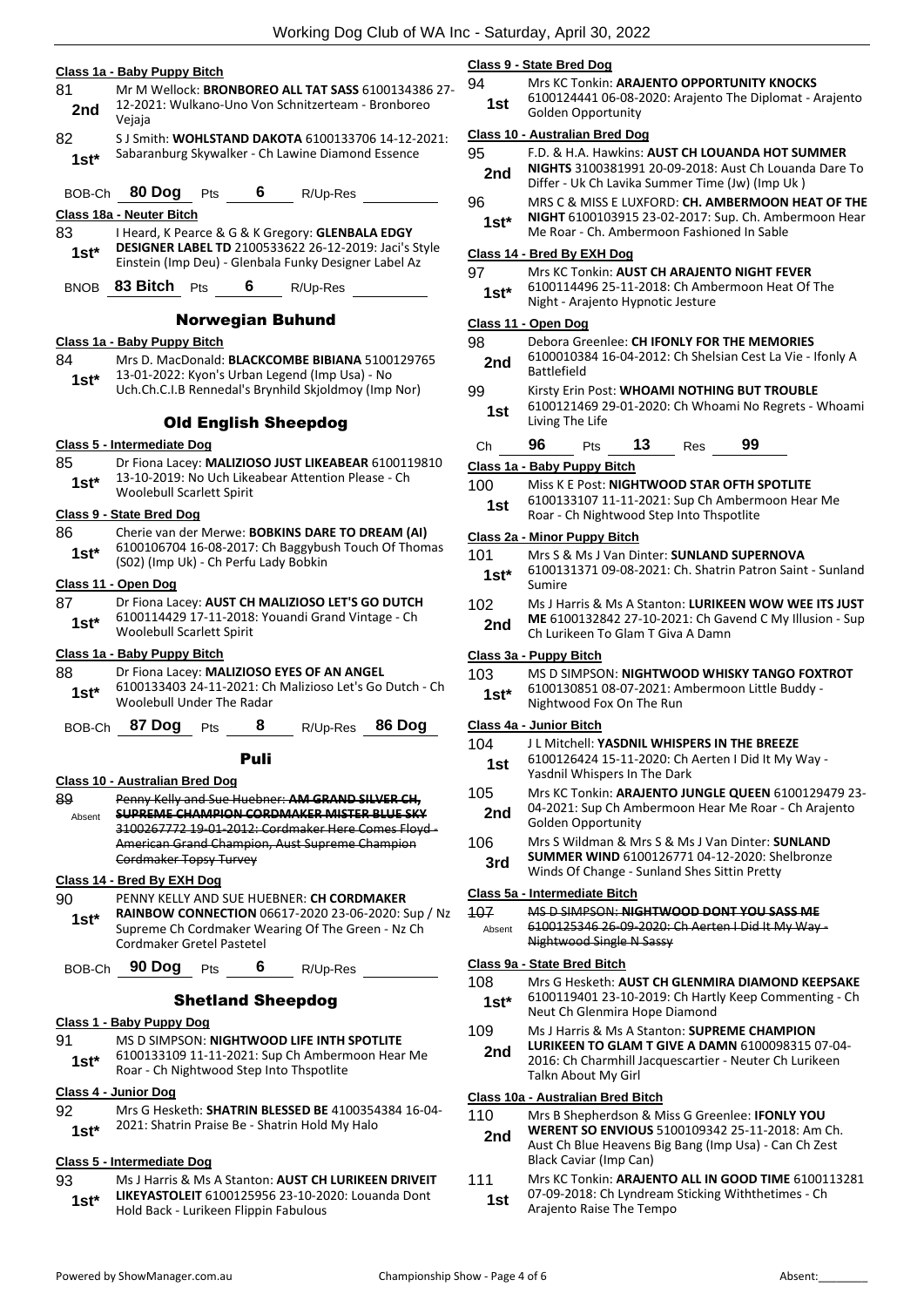#### **Class 14a - Bred By EXH Bitch**

112 Kirsty Erin Post: **WHOAMI THIS IS ME** 6100115465 04-02- Absent 2019: Whoami I C U Miring - Nightwood The Domino Effect **Class 11a - Open Bitch**

113 Mrs S Van Dinter: **SUP CH SUNLAND STAR WITNESS** 6100095283 22-10-2015: Ch Shatrin Patron Saint - Sunland Star Maiden **1st\***

Ch **113** Pts **16** Res **108**

# BOB **113 Bitch** Pts **24** R/Up **108 Bitch**

- **Class 18a - Neuter Bitch**
- 114 Mrs G & Mr S Hesketh: **AUST CH NEUT CH GLENMIRA HOPE DIAMOND** 6100092791 04-05-2015: Ch Arajento 2nd HOPE DIAMOND 6100092791 04-05-2015: C<br>Spellbinder - Ch Kelanmee Decked In Jewells
- 115 Ms J Harris & Ms A Stanton: **NEUTER CHAMPION LURIKEEN TALKN ABOUT MY GIRL** 6100085230 09-11-2013: Aust Ch Lyndream U Dont Say - Neuter Grand Ch & Aust Ch Lurikeen Little Miss Norti **1st\***

# BNOB **115 Bitch** Pts **7** R/Up-Res **114 Bitch**

# Welsh Corgi (Cardigan)

**Class 4 - Junior Dog**

- 116 P Rickard & P Gill: **SARASOTA NOTTING HILL** 7100048727 02-03-2021: Ch Sarasota Chase The Joker - Sarasota Trilogy **1st**\* 02-03-2022
- Ch **116** Pts **6**

# **Class 3a - Puppy Bitch**

- 117 Kristy Lee Wright: **CARDIWEST STORM GIRL** 6100131265 10-07-2021: Ch.Cardiwest Prince Charming - Ch.Bethwyn **1st**\* 10-07-2021: Ch.Ca<br>Blue Moon Rising
- Ch **117** Pts **6**
- BOB **116 Dog** Pts **7** R/Up **117 Bitch**

# Group 5 - Specials

| Best<br>Pts: 25 | 113          | <b>Shetland Sheepdog</b><br>Mrs S Van Dinter: Sup Ch Sunland Star Witness            |
|-----------------|--------------|--------------------------------------------------------------------------------------|
| R/Up<br>Pts: 15 | 78           | <b>German Shepherd Dog</b><br>Ms T Roberts: *Ch.Gewalt Domino                        |
| <b>Baby</b>     | 33           | <b>Border Collie</b><br>F.D & H.A Hawkins: Nobblestazz Dontpanic Justfire            |
| Minor           | 10           | <b>Australian Shepherd</b><br>Tim Thomas & Belinda West: Ochaye Globe Trotter        |
| <b>Puppy</b>    | 69           | <b>German Shepherd Dog</b><br>Dominic Auguste: Chevyvale Colt                        |
| Junior          | 61           | Collie (Rough)<br>Miss A Millar: Coltie Sheer Elegance At Cozim                      |
| Inter           | 78           | <b>German Shepherd Dog</b><br>Ms T Roberts: *Ch.Gewalt Domino                        |
| State Br        | 108          | <b>Shetland Sheepdog</b><br>Mrs G Hesketh: Aust Ch Glenmira Diamond Keepsake         |
| Aus Br          | 16<br>Design | <b>Australian Shepherd</b><br>T Thomas, B West, S Corker & J Stankovic: Ch Ochaye By |
| EXH             |              |                                                                                      |
| Bred            | 90           | Puli<br>PENNY KELLY AND SUE HUEBNER: CH CORDMAKER<br>RAINBOW CONNECTION              |
| Open            | 113          | <b>Shetland Sheepdog</b><br>Mrs S Van Dinter: Sup Ch Sunland Star Witness            |
|                 |              | <b>Neuter</b>                                                                        |
| Best<br>Pts: 16 | 22.          | <b>Bearded Collie</b><br>Mrs. H. Innes: Grd Ch Silverstarz Belgium Affair            |
| <b>R/Up</b>     | 68           | <b>Finnish Lapphund</b><br>Mrs B & Ms SE Laurin: Ch Mirawee Deluxe Edition           |
| Finish          |              | Absent<br>15                                                                         |